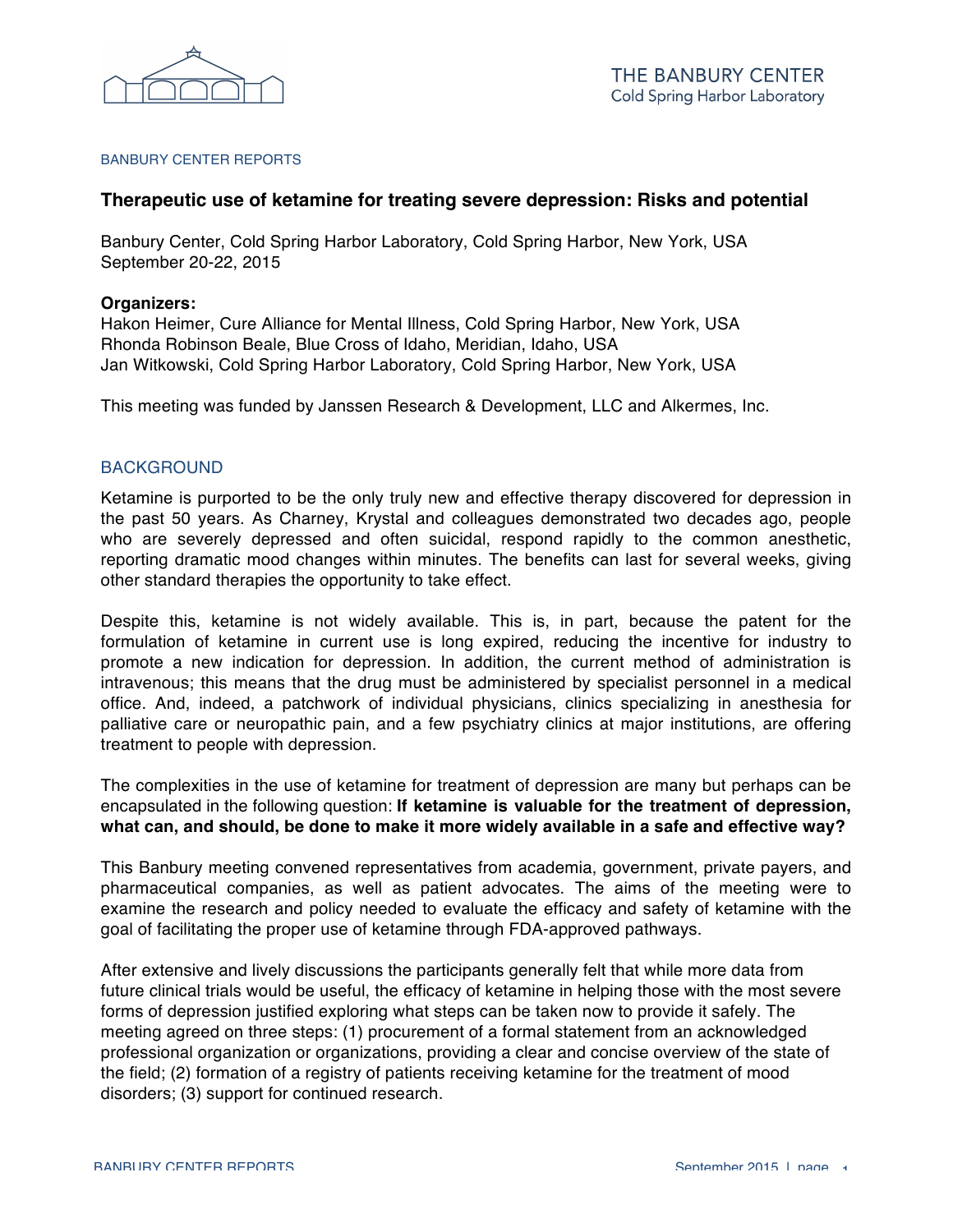

## MEETING SESSIONS

### **Session 1: Current Knowledge and Ongoing Research**

Chairperson: Sanjay Mathew, Baylor College of Medicine, Houston, Texas, USA

Dennis Charney, Icahn School of Medicine, New York, New York, USA and Maurizio Fava, Massachusetts General Hospital, Boston, Massachusetts, USA *Ketamine in Depression: Clinical Trial Evidence*

Gerard Sanacora, Yale University, New Haven, Connecticut, USA Lessons from other proposed rapidly acting antidepressants - pharmacological specificity and *non-specific clinical effects*

Elliot Ehrich, Alkermes, plc, Waltham, Massachusetts, USA *Opioid Modulation as a Treatment of Major Depressive Disorder*

Charles Nemeroff, University of Miami, Miami, Florida, USA *Meta-analysis of Ketamine and related compounds in Depression*

Alan Schatzberg, Stanford University, Stanford, California, USA, and Mi Hillefors, National Institute of Mental Health, Bethesda, Maryland, USA *Where next for research?*

# **Session 2: Current Clinical Practice and Challenges**

Chairperson: Rhonda Robinson Beale, Blue Cross of Idaho, Meridian, Idaho, USA

Albert Dahan, Leiden University Medical Center, Leiden, The Netherlands *Ketamine pharmacokinetics and pharmacodynamics: Efficacy and toxicity*

Glen Brooks, New York Ketamine Infusions, New York, New York, USA *Current Clinical Practice and Challenges*

Steven Levine, Ketamine Treatment Centers, Princeton, New Jersey, USA *Five years of clinical experience with ketamine treatment for depression in an outpatient/private practice setting*

Mark Frye, Mayo Clinic, Rochester, Minnesota, USA *Ketamine Clinics for Treatment Resistant Depression: Infrastructure and Clinical Development*

Mason Turner, Kaiser Permanente, San Francisco, California, USA *The role of ketamine in long-term treatment of depression: Legal, regulatory and ethical considerations in the use of ketamine*

#### **Session 3: Stakeholder concerns**

Chairperson: Anil Malhotra, North Shore-LIJ Health System, Glen Oaks, New York, USA

Maria Isaac, European Medicines Agency, London, United Kingdom Dennis Hartman, Ketamine Advocacy Network, Seattle, Washington Paul Summergrad, Tufts Medical Center, Boston, Massachusetts, USA Rhonda Robinson Beale, Blue Cross of Idaho, Meridian, Idaho, USA Ilse Wiechers, Department of Veterans Affairs, West Haven, Connecticut, USA

#### **Session 4: Recommendations and Next Steps**

Chairperson: Howard Goldman, University of Maryland, Potomac, Maryland, USA